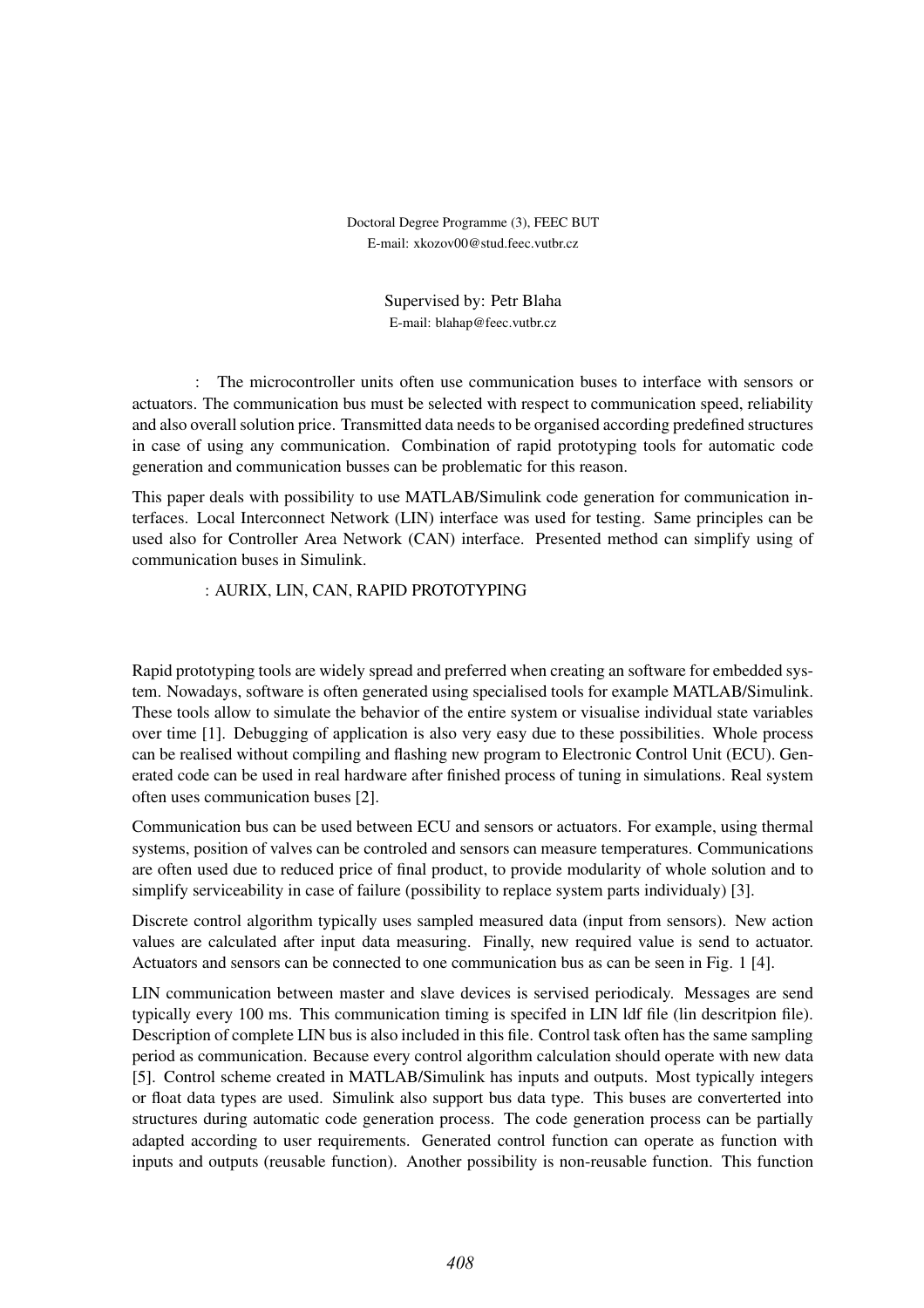

**Figure 1:** Microcontroller connection to system

operates with global variables. If the generated code is able to operate with data structures used for sending and receiving messages then the additional computing time for moving and converting is not required.

# **2 LIN INTERFACE**

LIN communication is typically used for communication between vehicle components. LIN communication was developed as cheaper variant of CAN interface. LIN is a broadcast serial network. Up to 15 slave nodes can be connected to one LIN bus. The LIN communication is always initialised by the master. Every frame contains synchronization break. This signal is able to interrupt any processing communication. All slave nodes should become ready to receive message during this synchronization break. Synchronization break is followed by synchronization byte  $(0x55)$ . This byte can be used to synchronise master and slave clocks [4].





Last headed part information is identifer (PID). PID is used to distinguish target device. PID also defines direction of communication (mater to slave or slave to master). Data frame contains up to eight bytes. If more data need to be transferred to one slave node, another header with different PID is used. Data bytes are followed by checksum. Different versions of LIN uses different methods to calculate checksum. LIN data frame is shown in Fig. 2.

| Byte1             | Bvte2  | Byte3         | Bvte4                     |  |  |  |  |
|-------------------|--------|---------------|---------------------------|--|--|--|--|
| 32 bit integer    |        |               |                           |  |  |  |  |
| Byte <sub>5</sub> | IBvte6 | IBvte7        | <b>B</b> yte <sub>8</sub> |  |  |  |  |
| 16 bit integer    |        | 8 bit integer | No used                   |  |  |  |  |



Maximum size of data bytes per one frame is eight. Useful information can be stored in these bytes in different ways. The most simple way is using whole bytes or multiple bytes per one variable. This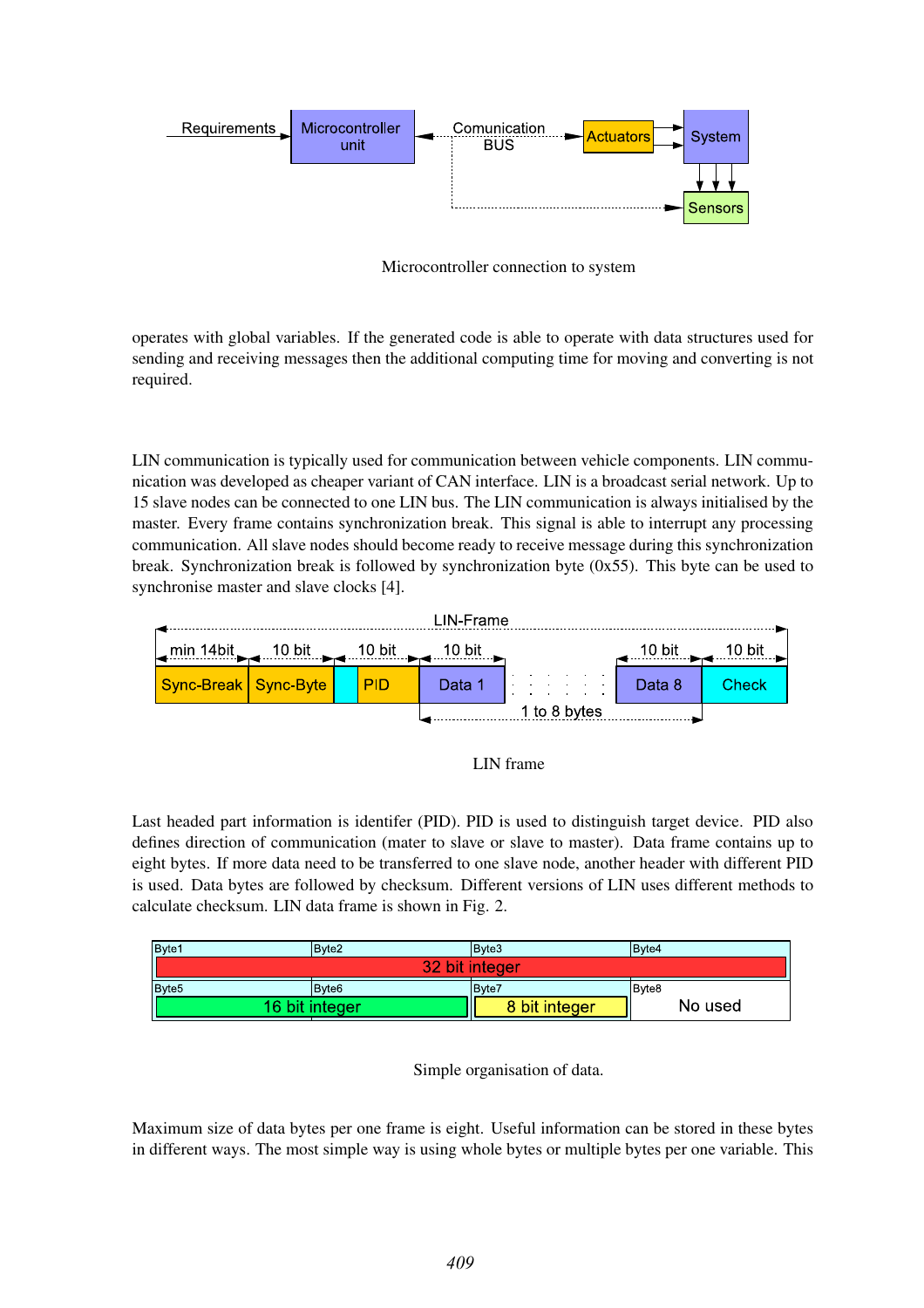| Byte1               | Bvte2          | Bvte3         | Bvte4          |
|---------------------|----------------|---------------|----------------|
| bits                | bit integer    | 6 bit integer | 10 bit integer |
| Byte <sub>5</sub>   | IBvte6         | IBvte7        | IBvte8         |
| No used <b>2bit</b> | 10 bit integer | bits          | 10 bit integer |

**Figure 4:** Complex organisation of data.

method is shown in Fig. 3. LIN slaves often uses diagnostic bits or short state information. Integers of different lengths can be also used. Example of this organisation is shown in Fig. 4.

# **3 MATLAB SETTINGS FOR CODE GENERATION**

MATLAB/Simulink allows to convert modeling scheme into C code. Modeling scheme contains input ports and output ports. Input or output data type can be configured by the user. Several possibilities to attach generated code from modeling scheme to communication framework will be demonstrated. Simulink constant block can be used as alternative to input port. Variable in constant block can be directly connected to specific C global variable during code generation process, or extern global variable can be created. The same data can be used in communication framework. Communication framework functions to send and receive data use pointer to data area and size of data to send/read.

# **3.1 STAND ALONE COMMUNICATION FRAMEWORK**

Firs possibility to connect generated code to communication interface is to use separate control function generated by MATLAB/Simulink and communication framework. Communication framework is responsible for sending and receiving data. Receive and send functions are prepared by user, or low level drivers are often provided. Both functions operate with data buffers (pointer to data). Receive function can optional generate interrupt when new data are received.

Operation steps required for proper functionality using separated program parts are followed. Received data are copied from communication buffer into individual input variables of generated function. Data types can be also changed according to prepared control function. Control function is processed after all required input data are prepared. Output variables of control function are subsequently organised into output buffer and send to LIN bus using communication framework send function.

This method contains unnecessary copying of data from input buffer to control function input variables and also copying from control function output variables to send buffer. Variable range must be checked during this process. This checking function needs to be prepared in C code by user.

#### **3.2 PREPREPARED C STRUCTURES**

Another possibility is to prepare C header file with input and output structures. These structures must be compatible with data placement in communication buffer. Most suitable is to define a structure with bit fields. Maximum size of one data frame is eight bytes. One 64-bit integer can be used as structure background. Size of individual transmitted parts can be configured according LIN frame documentation. Padding for unused data can be created as unnamed bitfield of corresponding size.

Pointer to prepared structure can be used as send or receive buffer as well as for input and output parameters for generated control structure. Data type of input and output ports of Simulink model was configured to bus. These buses were created using MATLAB bus editor. Names of bus items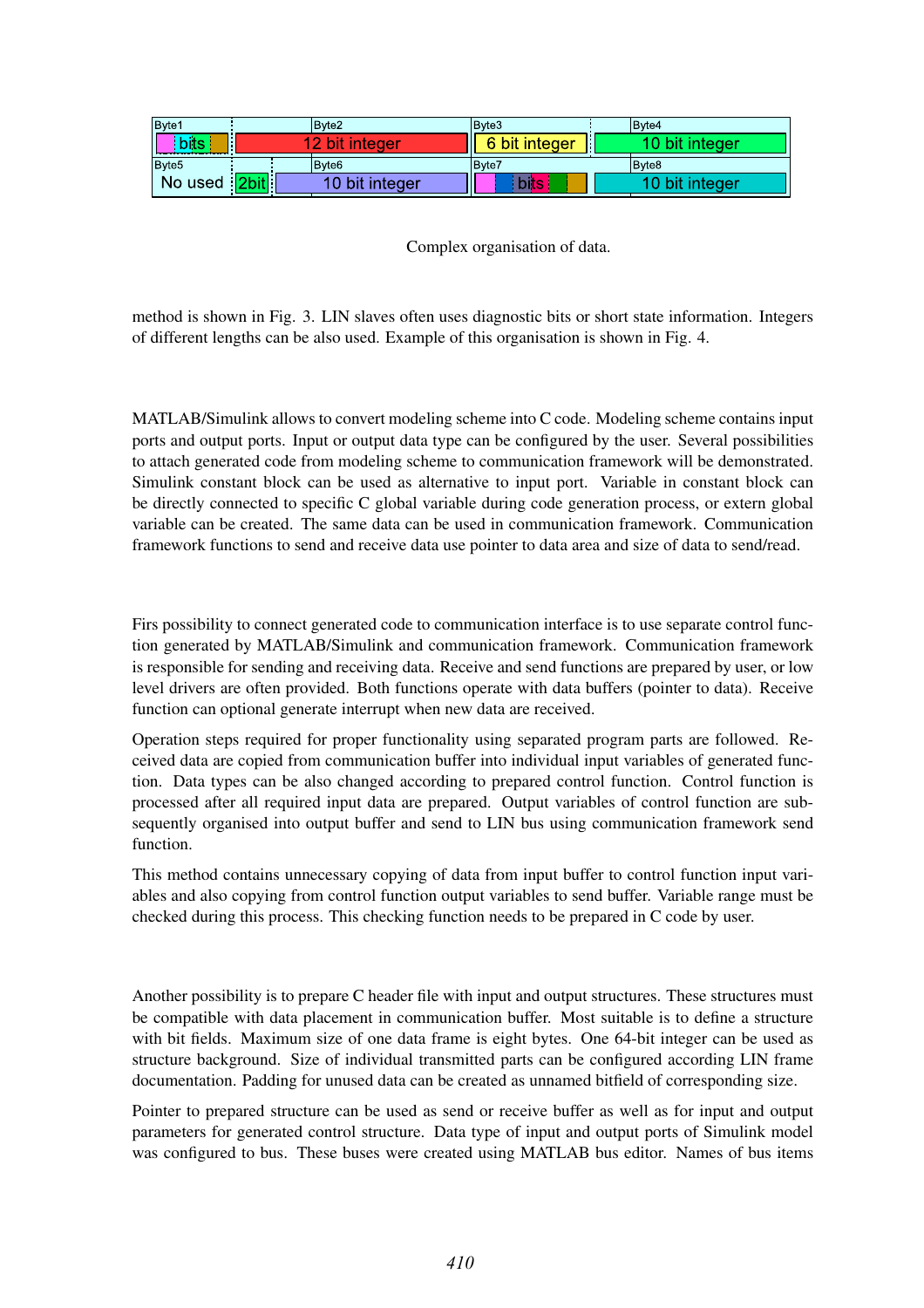must be the same as names of prepared C structure items. Code generation options for buses need to be adapted. Header file name of pre-prepared structure needs to be filled. Data scope must be configured to imported.

Another important point is variables size. MATLAB can operate with variables of user defined sizes. Fixed point numbers can be used for this purpose. Minimal size of this variable can be one bit. Signed or unsigned fixed point numbers are supported. Fixed point numbers can also contain offset. Signed numbers are send using sifted unsigned integers according LIN specification. This mechanism is directly supported by MATLAB and simplifies conversions, because conversion is part of data type. Conversion is automaticaly included in generated code. Computing time required for data moving and conversion is reduced. Variable ranges are checked only if overflow can appear.

# **3.3 AUTOMATED GENERATION OF STRUCTURES**

Last and more suitable solution especially in larger projects is to use automatic generation for structures from busses. Busses can be also automaticaly generated from LIN ldf files. Ldf file contain all transmitted data over specific LIN bus.

Ldf file can be converted into MATLAB buses. C structures can be automatic generated from MAT-LAB busses, however this approach is suitable only if data are organised without blank spaces. Automaticaly generated structures need to be postprocesed. Blank spaces can be added during processing. Final structure is realised as packaged structure. Sizes of individual variables need to be configured according bus item sizes.

Another possibility is to generate C structure directly from lfd file. In this case, padding bits are filled according ldf definition. Whole process is fully automatized and can be used for all structures in a project. Preparation of converting script is more complicated in comparison with previous solutions, however final script can be used for more projects and minor changes in data structures are automatically adapted.



**Figure 5:** MATLAB Simulink upper control structure

# **4 CONCLUSION**

This paper demonstrates possibility to use MATLAB/Simulink as effective rapid prototyping tool for embedded systems with communication buses. Generated code can effectively cooperate with preprepared communication framework.

This method in compare to traditional hand writing code save developing time. Same structures used in communication functions as well as in control algorithm reduces computing time required for copying and packaging data. Demonstrated method was tested for LIN interface, nevertheless can be